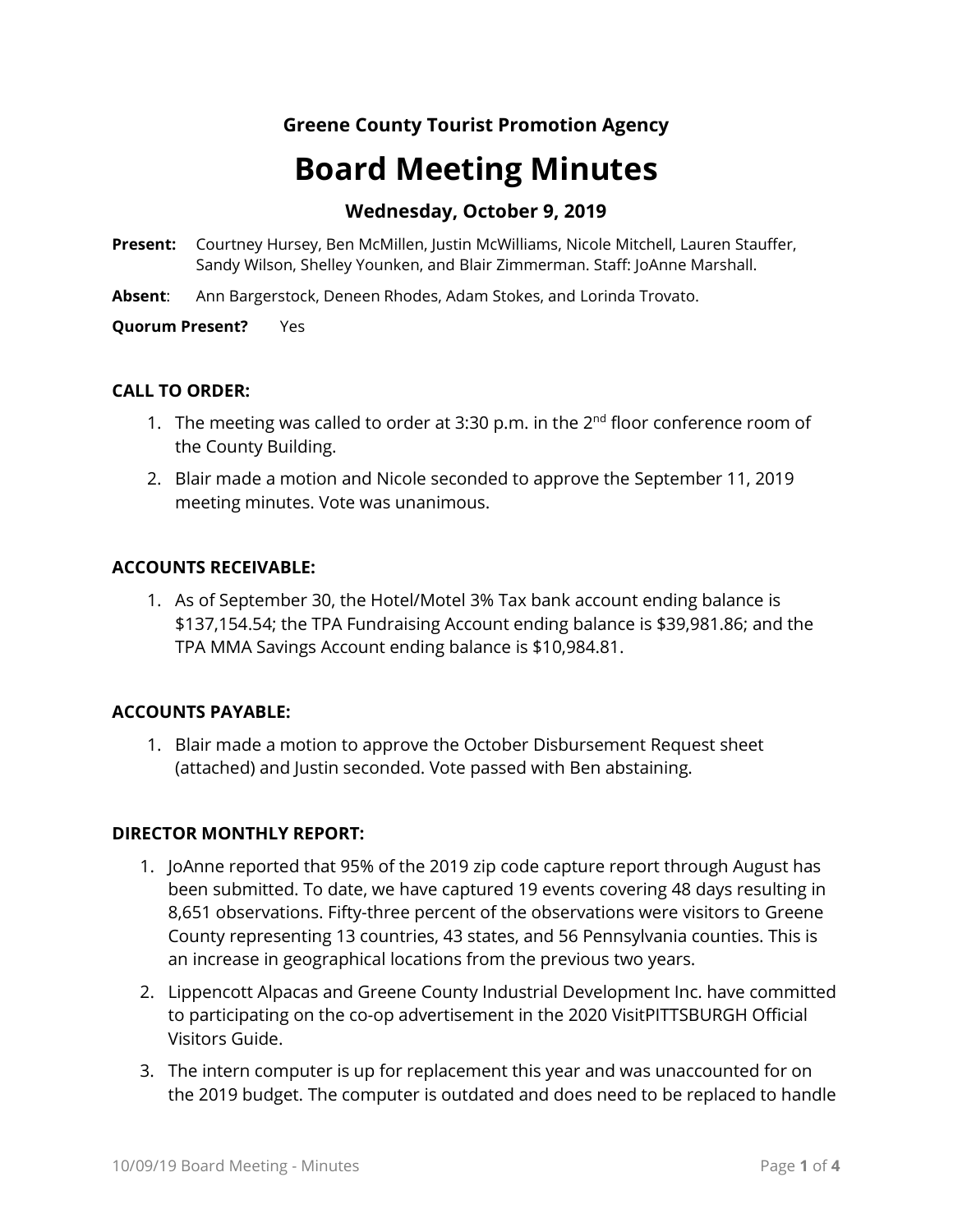the software necessary for upcoming projects. The secretary and director's computers are up for replacement in 2020 and will be included in the budget process.

#### **COMMITTEE REPORTS:**

#### *Advertising & Promotion:*

| The Google Photo Program completed the first location with the       |
|----------------------------------------------------------------------|
| Greene County Historical Society and the photos have been            |
| uploaded to their Google My Business listing along with updated      |
| information. Additional shoots are scheduled for Lippencott Alpacas, |
| Thistlethwaite Vineyards, Cox Farm Bridge and EQT Rec Center.        |
| Further communication to our partners will encourage more            |
| engagement before the winter season.                                 |

- *Bylaws: Nothing at this time.*
- *Finance: Nothing at this time.*
- *Fundraising: Nothing at this time.*
- **Grants:** Blair made the motion and Courtney seconded to approve the final disbursements for advertising and promotions grants of: \$500 to S.O.A.R. of Greene County for Aviation Days; \$125 to Victory 5K for the Victory 5K Run/Walk; \$250 to Washington Health System for the Sporting Clay Shoot; \$500 to King Coal Association for the King Coal Show pending report completion; and \$500 to Jacktown Fair Board for the Jacktown Fair pending report completion. Vote was unanimous.

The grant committee presented the guidelines for the 2020 Grant Program. Ben made the motion and Sandy seconded to approve the 2020 Grant Program pending the Controller's review. Vote was unanimous.

*Hotel/Motel Tax:* Hotel occupancy for August 2019 was 70.7% with an average daily room rate of \$85.06 and revenue per available room at \$60.15.

*Long-Range/Strategic Planning: Nothing at this time.*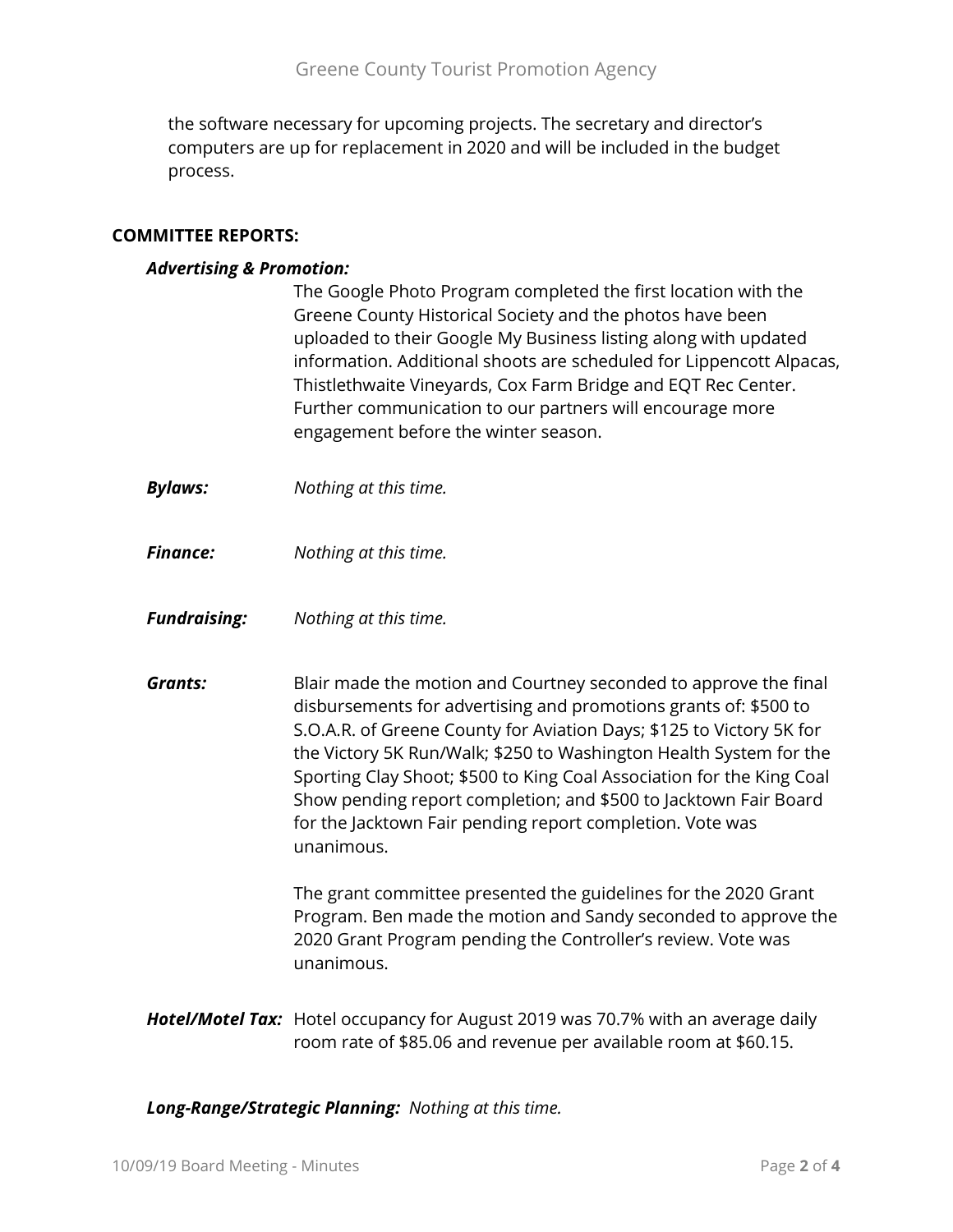*Partnership: Nothing at this time.*

#### **OLD BUSINESS:**

1. Progress for the Greene River Trail signage project has been slow with not much additional time for research on the coal mines and places of historical importance. Research has been gathered from Linda & Brice Rush, Flenniken Public Library, Cornerstone Genealogical Society, and Danielle Nyland, but more information is still needed. The Greene County Historical Society can assist with some of the research using their staff and researchers on hand. This will allow us to have the signs installed by the grant deadline of March 31, 2020.

#### **NEW BUSINESS:**

- 1. Email correspondence was sent out to all current agritourism partners asking for them to consider being nominated to the Conservation Board of Directors. Correspondence was also sent to all board members to consider nominating someone to the Conservation Board. Justin made the motion and Courtney seconded to send nominations to the County of Greene for the Conservation Board of Directors. The nominations, pending acceptance by the nominee, will include Mike Younken, Ami Cree, and our agritourism partners. Vote was unanimous.
- 2. The next Tourism Quarterly Meeting will be held from 5 to 7 p.m. on Wednesday, November 6 at the I-79 Welcome Center. In addition to showcasing a wonderful asset to reaching visitors, the agenda will also include the release of the 2020 Grant Program, an introduction to the program, and a chance to ask questions. Anyone interested in applying for a grant is highly encouraged to attend the meeting.

## **PUBLIC COMMENT:**

*None*

## **ADJOURNMENT:**

1. The meeting adjourned at 4:35 p.m. by a motion from Sandy and seconded by Deneen. The next meeting will be Wednesday, November 13 at 3:30 p.m. in the 2<sup>nd</sup> Floor Conference Room of the County Building.

*Minutes submitted by JoAnne Marshall.*